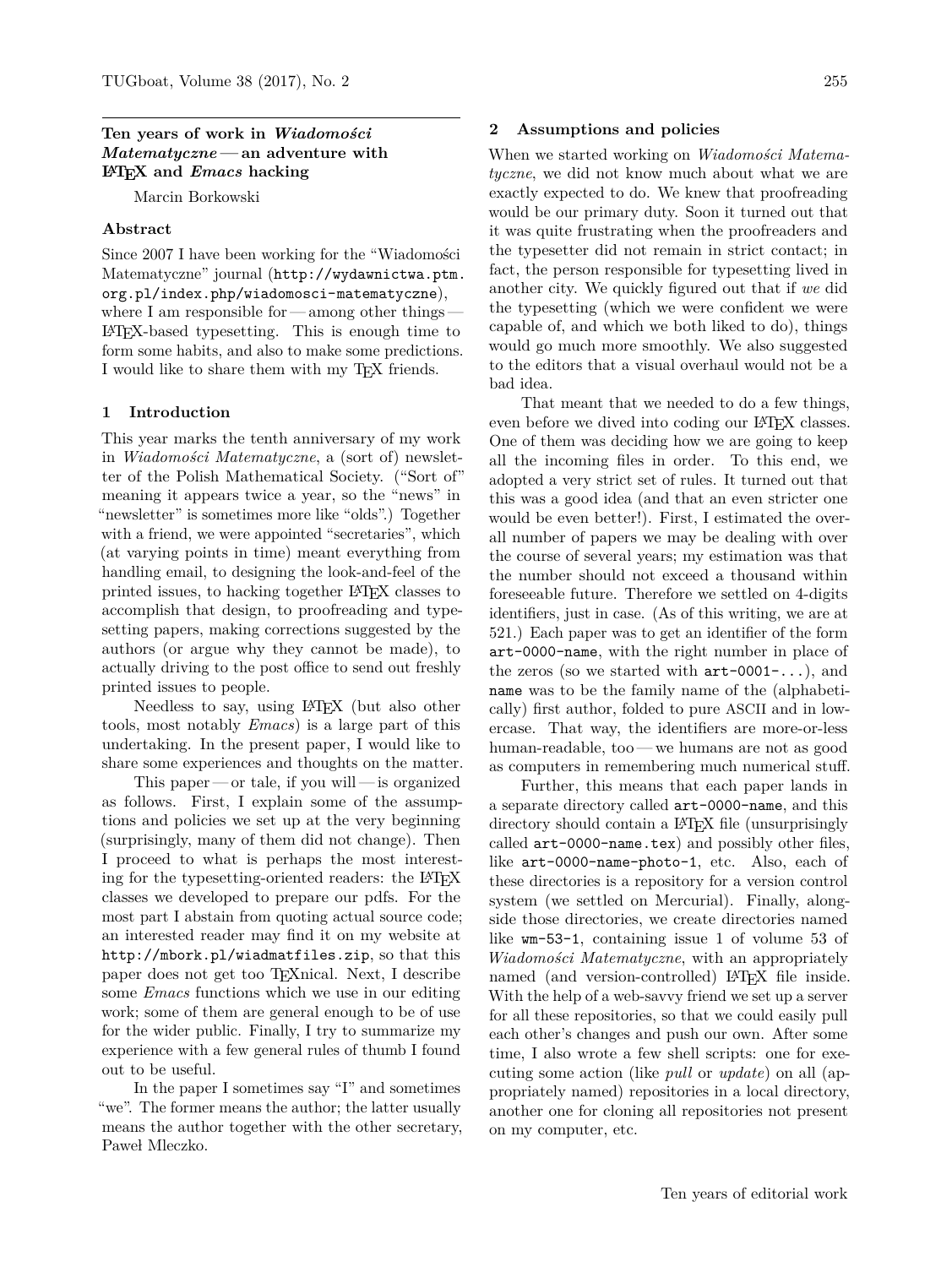Having that (and a few other things, like deciding on the encoding system— we started with cp-1250 and at some point moved to UTF-8), we started to think about what we would need our LATEX classes to do. (It turned out much later that many of our assumptions were wrong.) The initial list looked more or less like this.

- Each paper should be typesettable separately, but we need a way to typeset the whole issue, too.
- We need to collect a very specific set of metadata about the paper and the authors, much beyond LATEX's default trio of title, author's name and date.
- We really want grid typesetting, so we need e.g. heavily customized sectioning, enumerate and theorem-like commands.
- We want LAT<sub>F</sub>X to do as much as possible for us, but we want a way to influence things manually if needed.

With those (and a few other) things in mind, I started developing the classes. It took maybe a few weeks to get some working prototypes/proofs of concept, and soon we had working LAT<sub>EX</sub> classes. Obviously, in the course of actually using them, it turned out that they were not exactly ideal. After about five years we decided that our technological debt had risen to an unacceptable level and I decided to rewrite the classes (almost) from scratch. That turned out to be a good decision— the "new" classes, while still fairly complex, are much better to handle. The main goal when writing the "new" classes was simplicity. It turns out that if some obscure case comes up once in, say 20 or 50 articles (or even 10), coding a dozen or more lines of code to cater for that was a mistake. It's much better to deal with such rare cases manually. Of course, if we aimed at total automation of typesetting, the situation would be different; but since we carefully proofread each and every article ourselves anyway, it's more effective to have a simpler, more manageable codebase with clear ways to manually override the default behavior instead of some clever way for T<sub>E</sub>X to do it itself without any way to influence its decisions.

### **3 LATEX classes**

As I said, I will not go through the code of our classes *in extenso*; they are shy of 1800 lines of LAT<sub>EX</sub> code, and it would be too boring anyway. Instead, I am going to highlight a few issues I think are interesting, in a kind of broad view perspective. Anyone wishing to see the nitty-gritty details is invited to look at the class code. It should be available on CTAN at some

point; meanwhile, I uploaded all code discussed here on my personal web page.

### **3.1 Documenting classes**

From the very beginning I knew that I'd like my classes well-documented. The first version was written using the gmdoc class by Grzegorz Murzynowski. It later had some issues with pdfLATEX (as opposed to  $X \rightarrow Y \rightarrow X$ , so I dropped it in favor of the classical ltxdoc. This turned out to be a not-so-good decision; doc is rather unwieldy with the four spaces before \end{macrocode}, etc. I would gladly return to gmdoc at some point in time.

# **3.2 One or more?**

At first, I decided to have one class for each type of article (a regular paper, an obituary, a book review, etc.) and one for the whole issue. This turned out to be a bad decision. (I was so eager to try out the docstrip's selective inclusion of various source file fragments in various resulting files that I apparently didn't think that through well enough ...) The benefits of this approach were infinitesimal (in fact, I can think of one only: compiling individual articles must have been faster by a fraction of a second), and the resulting complexity was very difficult to handle. In the "new" classes, I reduced the number of classes dramatically, and instead decided to select the article type with a class option, which works much better — especially since all the code specific to any type of article must be present in the whole-issue class anyway.

#### **3.3 Packages we use**

We rely heavily on a number of packages. Here's what they are with a short explanation/rationale for using each of them.

- xparse, which helps define commands with complicated syntax,
- etoolbox, which makes \expandafter and company almost unnecessary,
- amsmath, which is fairly obvious for the mathematical content. We use the intlimits option with it to preserve Polish typesetting tradition,
- mathtools, which I find essential (in fact, I don't know why it's not part of amsmath!),
- pgfkeys and pgfopts, which help define the class options,
- amsrefs, which is nicer to use for bibliographies than BibTEX or BibLATEX: it lets us keep the bibliography in the same file as the rest of the paper, and more importantly, changing the look of the bibliography with it is very easy. We use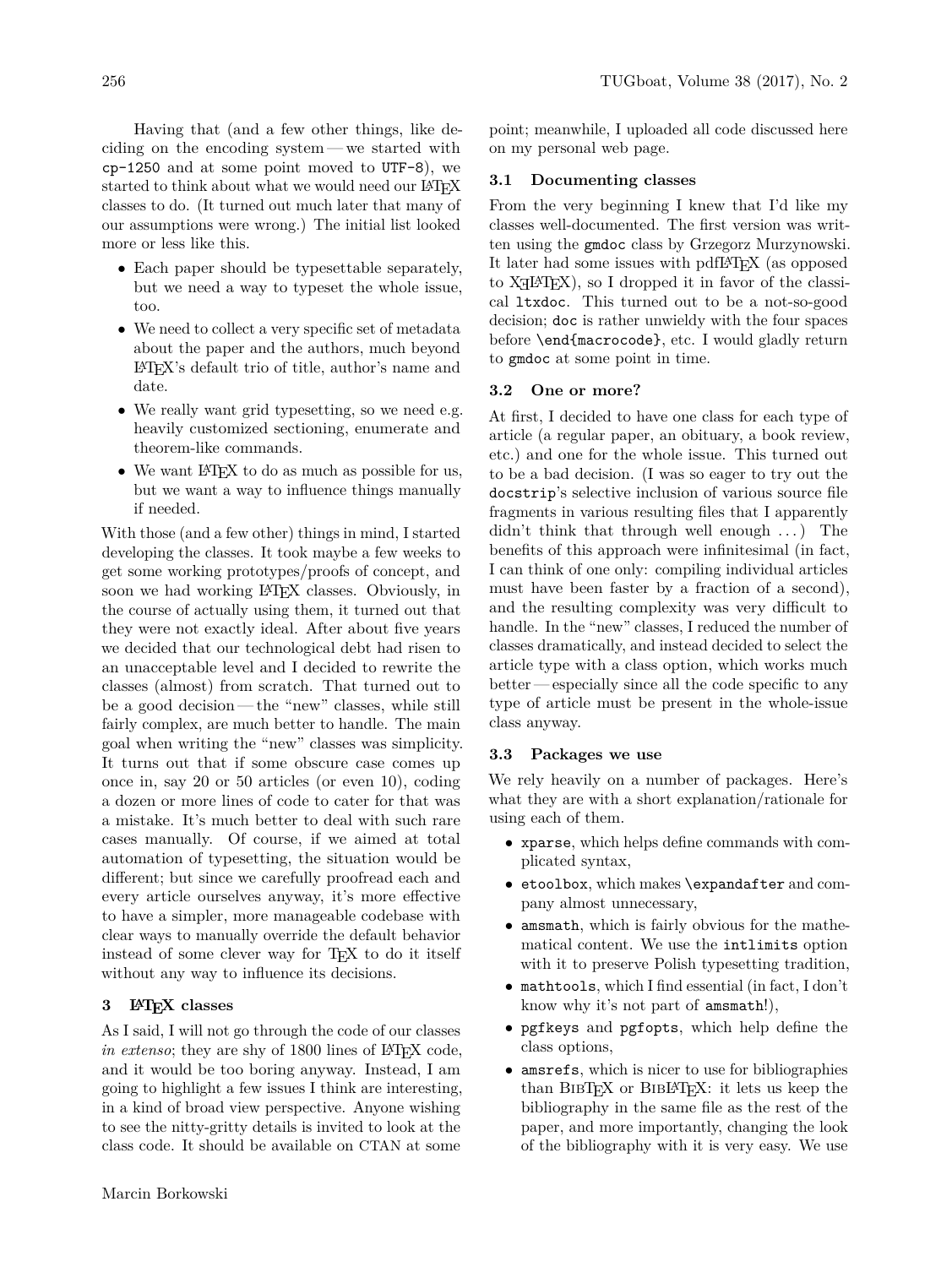the nobysame and initials options, which for some strange reason are not the default,

- MinionPro, since this is the font we use,
- polski, since we typeset in Polish,
- geometry, which is a pretty obvious choice,
- ifpdf, so that the journal logo in eps format can be used when producing a dvi file (does anyone still use dvi, by the way?)
- graphicx, since we often include pictures, and tikz, since we often create them ourselves,
- multicol, since book reviews are typeset in two columns,
- fancyhdr, which (again, for some strange reason) is not included in L<sup>AT</sup>FX itself,
- enumitem, for obvious reasons (and more on that later),
- booktabs, for obvious reasons,
- adforn, since we want some decorations,
- microtype— very useful, especially that the pages are rather narrow,
- upref, for obvious reasons,
- nicefrac, which is occasionally useful,
- $ur1$  we need urls in bibliographies and sometimes elsewhere,
- pdfpages and hyperref, which are needed to prepare pdfs with separate articles for the website (they are made from the whole issue's pdf).

As you can see, the list is quite impressive. This really shows that bare-bones LAT<sub>EX</sub> is not extremely useful without a host of packages; I feel that many of them should in fact be part of the LATEX core.

### **3.4 Docstrip guards**

As I mentioned, in the first iteration of the classes we used docstrip to generate separate classes for various article types. Currently, however, we have basically two classes: wm-art (for typesetting a single article) and wm-issue (for typesetting the whole issue). (There is one more, but we will cover that later.) We use article and issue docstrip guards to differentiate the code suitable for only one of those. Most of the code is shared between the two.

#### **3.5 Class options**

I decided to use pgfopts for options support. Even though we don't actually use key/value type options, it's nice to use pgf even for simple options which should just execute some piece of code when used. It turns out that option handling with pgf is pretty clever, and even though the learning curve is a bit steep, it is definitely worth the effort.

Each article type has its own option, setting a relevant Boolean switch. There are also other class options, like proof (which enables cropmarks), ebook (which sets the page geometry with minimal margins), etc.

#### **3.6 Macros for typesetting the whole issue**

We define two hooks named \AtBeginArticle and \AtEndArticle. In the case of a single article, they just fall back to etoolbox's \AfterEndPreamble and \AtEndDocument; in the case of the whole issue, they add their argument to macros \everybeginarticle and \everyendarticle (using etoolbox's \appto). Also, we define two macros named \ArticleOnly and \IssueOnly, each accepting one argument and expanding to that argument or nothing in respective situations.

Next, we define (only in wm-issue) commands like \Year and \Volume so that we can typeset these in each article's header.

Now comes the fun part. We cannot assume that two articles will not have the exact same \labels, so we have to do something about this. We use **\let** to save the original meaning of \label and \ref and define our versions, using a prefix \subjobname. That prefix identifies the article (it is set in the wm-issue class to be the article filename sans extension). Also, we make sure that the references use lining (i.e., non-oldstyle) numerals. Of course, we also handle \pageref, \eqref and \cite, all in a similar manner. (The citations are slightly more difficult due to some amsrefs quirks.)

Since at the beginning of each article we want to typeset a header containing (among others) the page range for this article, we need the number of its *last* page. This amounts (more or less) to

### \AtEndArticle{\origlabel{\subjobname:end}}

Again, in reality this is slightly more complicated, since the \origlabel must be put somewhere else for reviews (they are typeset in two columns).

Next up are the macros facilitating loading articles into the whole issue. This is a bit tricky, since each article has its own \documentclass and \begin{document} ... \end{document}. (Nowadays, we have things like docmute and combine, which help with such issues. When I was writing the classes for *Wiadomo´sci Matematyczne*, they didn't exist, or at least I didn't know about them.)

First we define the macros \wmdocumentclass, \wmdocument, \wmenddocument and \wmusepackage, which will be substituted for the respective builtins. The \wmdocumentclass must set up the article type, reset all the counters like section, footnote, etc., and make sure we start a new page. (The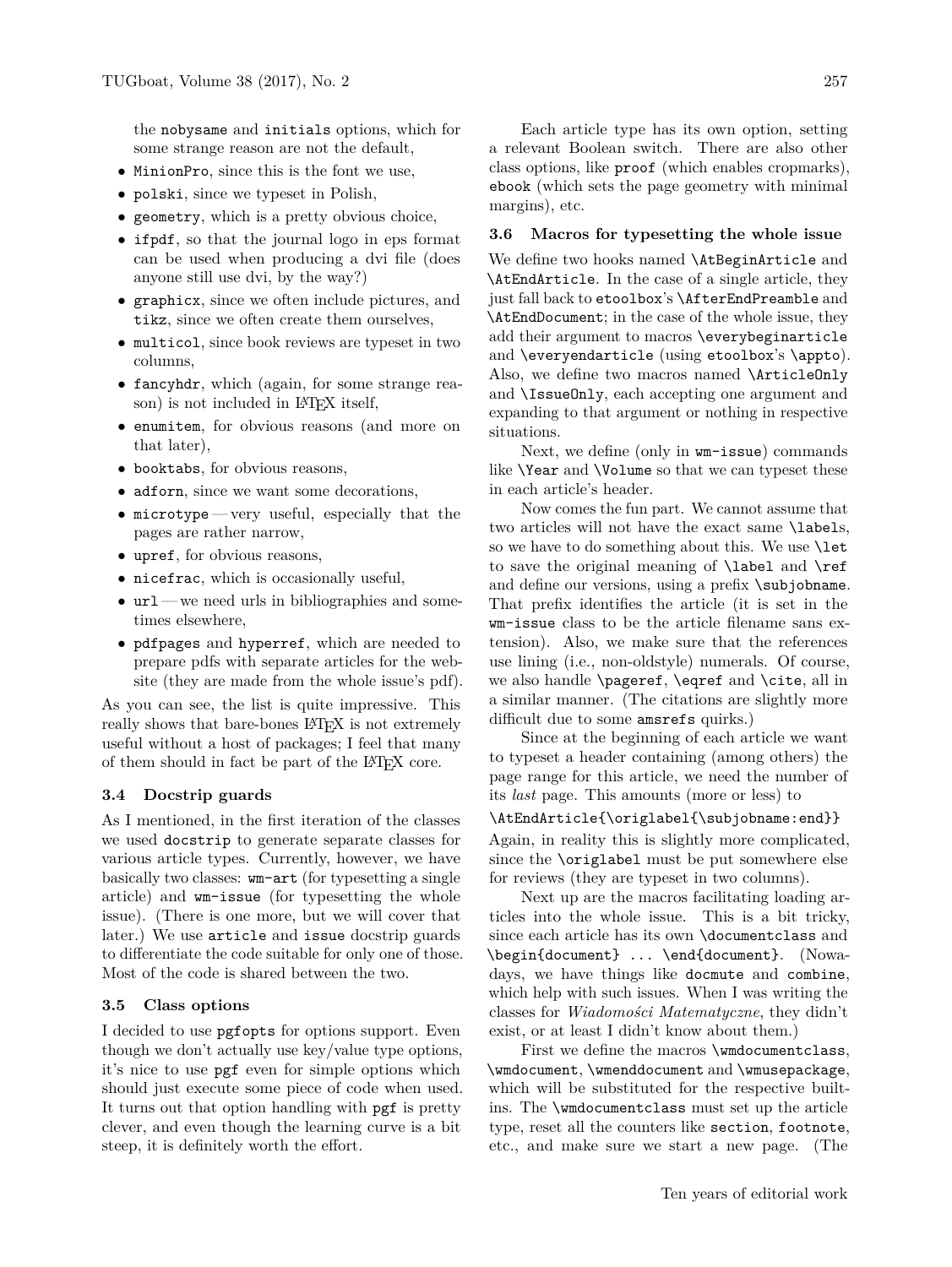new page thing again is quite tricky, since one of the quirks of *Wiadomości Matematyczne* is that an article can start on the same page as the previous one's end. We achieve this by setting a Boolean switch newpage to true, but only for those articles that actually need it.) Since we usually need \DeclareMathOperator (which is normally defined as a preamble-only command) in individual articles, we reset it to the previously remembered value. (Preamble-only commands work by being set to a special command telling the user that this can only be used in the preamble. To mitigate that, one needs to save the original command to something (with  $\let$ ), then  $-$  after the preamble  $\text{let}$  the command back to what it was saved to.)

The commands \wmdocument, \wmenddocument and \wmusepackage are pretty simple. The first two just typeset everything saved with \AtBeginArticle and \AtEndArticle respectively; \wmusepackage is just a no-op (articles actually needing external packages are a very rare thing, and in such cases we \usepackage them in the preamble of the whole issue manually).

As mentioned, one serious complication arises from the fact that there are some "article groups" with individual articles *not* starting on a new page. We handle that by means of a Group environment and two Boolean switches, whose names are selfexplanatory: \ifingroup and \iffirstingroup.

The next big thing is the table of contents. This is basically a big mess (just like in LAT<sub>EX</sub> itself, although I redid it from scratch insead of trying to coerce the original to work my way). One reason is that we have to cater for the article groups. Another one is that we actually want *two* tables of contents: a Polish one and an English one. Of course, the title version in the ToC may be different than the one in the article and/or its running head. Yet another complication is connected with the so-called "vacats". These are empty pages before an article (they arise naturally when each new article starts on the right, i.e., odd-numbered page, and when the previous article had an odd number of pages). A long-standing tradition in our journal is to put various things on those pages, ranging from pictures of mathematicians' monuments to conference posters to funny quotations. They appear in the ToC, at its end, under a "Miscellanea" section, with all the page numbers put together. Finally, since we may have a lot of UTF-8-only characters in the title, and we do not want inputenc's macro expansions to get into the .toc file, we have to make sure that the \@title macros and their like are expanded exactly once. All that means a pile of \expandafters, \unexpandeds,

etc., which could probably be simplified a lot — but it ain't broken, so I'm rather hesitant to fix it. (I assume LATEX3 might help *a lot* with these issues, but I was not brave enough to use it.)

### **3.7 Gathering metadata**

In standard LATEX, you have the \title, \author and \date macros. This is far from enough in *Wiadomo´sci Matematyczne*. While we actually do not need the date, we need a lot of additional stuff. For "regular" articles, we need the English title (and also we occasionally want to differentiate between the "normal" title, the title in the running head and the version in the ToC). Also, we have many other types of articles, such as obituaries (where we need the name of the late person, their date of birth and death, a picture and a scan of their signature), articles about prize laureates (which is more or less similar— without the dates, of course, and the signature, but with the prize name instead) and book reviews (with lots of data about the book itself, including a scan of the cover). Since we need a lot of similar \title-like macros, I decided to write a macro to write them for me:

### \newcommand{\DefineDataGrabber}[1]{% \csdef{#1}##1{\csdef{@#1}{##1}}}

Now, issuing a command like \DefineDataGrabber {title} is more or less equivalent to \def\title#1 {\def\@title{#1}}, which is kind of cool (and quite Lispy, in fact).

Another interesting thing about gathering article metadata is the collection of author names. Obviously, we need support for more than one author, but how their data are typeset may differ in various places. We need at least four ways of doing that. At the beginning of each article, we just list the author names together with their *cities* (another tradition of the journal). If any author has a nonempty \authornote, we include a footnote mark here, too. Also on the first page we want to actually put the author footnotes. At the very end of each article we typeset their names, institutions and emails. Finally, we need the author names (in their "short" form) in the ToC.

The way we handle this is as follows. We define a command \makeauthorlist, which (when run) creates an auxiliary macro \authorlist, containing first an invocation of \firstauthor (with nine parameters corresponding to the author's data), then (if needed) subsequent invocations of an analogous macro \nextauthor. Then, \makeauthorlist is called \AtBeginArticle. When we want to typeset something for each author, we define \firstauthor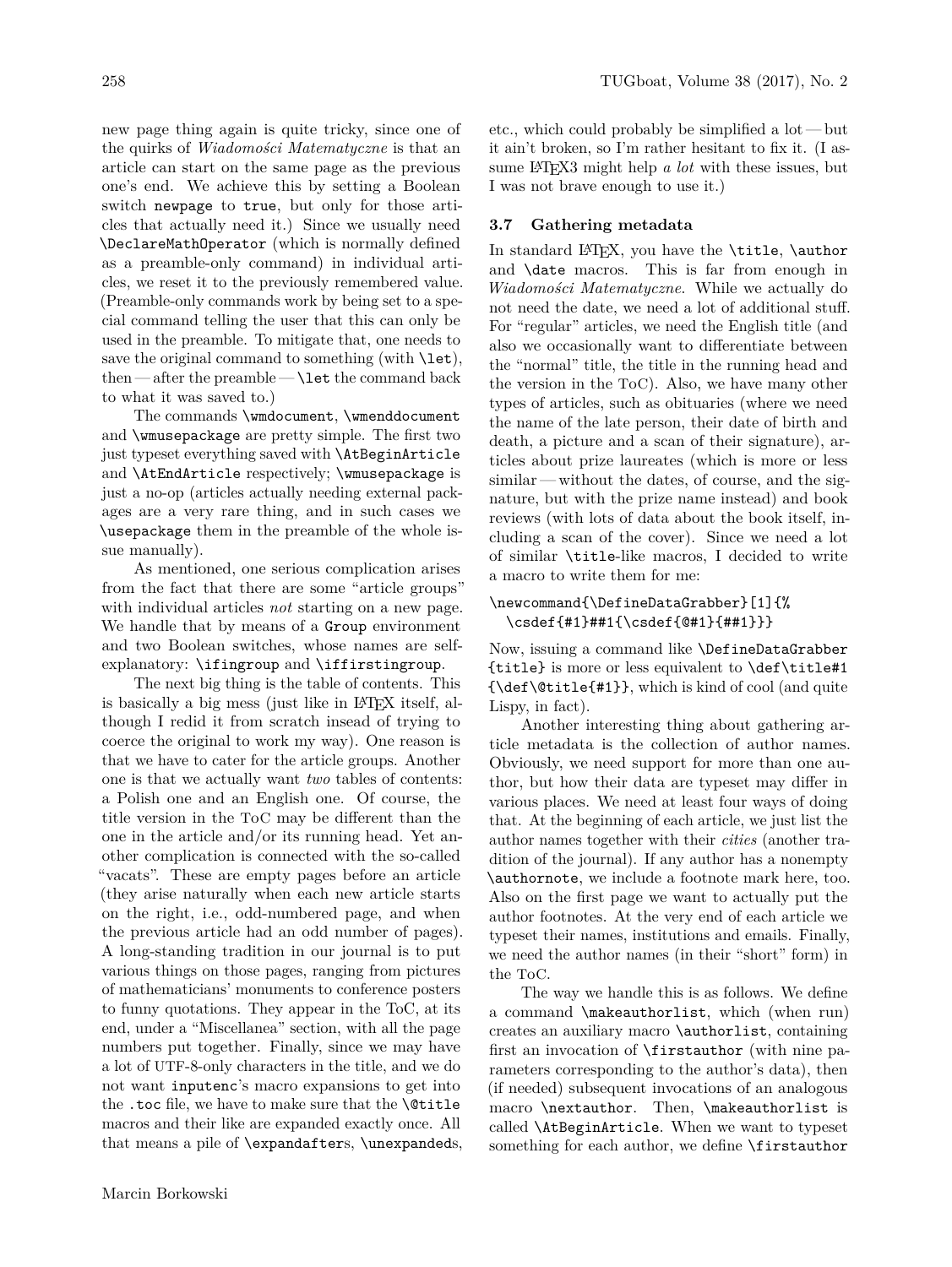and \nextauthor to do what we need (e.g., typeset the names and the cities, or typeset the author footnotes, etc.) and run the \authorlist command.

#### **3.8 Design and implementation**

With the design, I figured that the hard part was the design itself. When that is done, the LAT<sub>EX</sub> side of things is usually rather easy.

Well, I was wrong.

The first thing is the font choice. We typeset with *Minion Pro*, but we make our class available to authors, who don't necessarily have that font installed. Hence we check (using \IfFileExists for the existence of the file MinionPro.sty, and only use that font if this file is present.

We use oldstyle numerals in text, but references are typeset with lining numerals and sometimes their "tabular" version, so we need commands to turn them on when needed. Also, we use Polish-style inequalities (with slanted lines).

We redefine quite a few of LAT<sub>EX</sub>'s skips, like \baselineskip. (For some reason, L<sup>AT</sup>FX redefines the skips \AtBeginDocument, so we need to give them twice: once within that command and once without it, since we sometimes need to typeset some material *before* \begin{document}.) We redefine \smallskip, \medskip and \bigskip to be equal to a quarter, a half and a whole \baselineskip. We also define \smallskipneg, \medskipneg and \bigskipneg — just in case — and much more seldom used "stretch" and "shrink" variants (i.e., zero-length skips with possibility of stretching or shrinking the same amounts). Finally, we redefine skips around displayed equations to be much smaller than the defaults. Again, this must be done \AtBeginDocument.

Actually, vertical skips were one of the hardest parts of our classes. You may ask, what is difficult with that? Well, we try to typeset on a grid. This means that we take some care for many things to have the height equal to some multiple of \baselineskip. This includes section titles (moderately easy), theorems (rather easy), figures (difficult); when we have displayed equations or quotations, we drop the grid requirement on that page. Since many articles in *Wiadomo´sci Matematyczne* do not contain a lot of math, this works quite well. Unfortunately, vertical skips, page layout and page breaking are one of the darker TFX corners, and I have to admit that TFX behavior in that regard is often a mystery to me.

The next thing in the design department is the page layout. This is accomplished with the help of the geometry package. A small complication arises from the fact that — depending on the class options we want the options to be slightly different. It turned

out that a simple \ifbool *within the options* works well. (For clarity, I avoid plain T<sub>EX</sub>'s \ifs, using etoolbox's \ifbool's instead.)

Each article has a special "header" on its first page. It contains the journal logo, journal name, volume and issue numbers and page numbers for the article. This is all simple: page numbers are there thanks to \labels at the beginning and end, the logo is in a pdf file (we use \IfFileExists so that the authors using our class who do not have that file can use the class anyway), and absolute positioning on the page is done by the wonderful tikz package.

The title and authors are a bit more work, but this work is not difficult, only tedious: we put all that stuff in a box of fixed height (equal to 24\baselineskip) so that the grid won't be disturbed. One nice touch is that "author footnotes" are distinguished from the usual footnotes by the numbering system: they are "numbered" with Greek letters. Here we also make use of the **\authorlist** mentioned earlier. One thing worth noting is that we need to test if some data (like the author footnotes, for example) is undefined or empty; etoolbox's \ifdefvoid is very useful for that.

For articles about prize laureates, new professors and book reviews we want to wrap an image with text. This is notoriously difficult in T<sub>E</sub>X, but we went the easy way and decided that one paragraph will always be long enough to fill the space around the (rather small) picture. This way, we just set **\hangafter** and \hangindent to suitable values, and put the picture in a zero-height \vbox within \vadjust (taking care of vertical dimensions for everything). If the first paragraph is extremely short (which can happen from time to time), we have a simple remedy:

#### \newcommand{\fakepar}

{\leavevmode\nobreak\hfil\break}

(Notice the lack of \indent; this is intentional. Since the \fakepar needs to be inserted manually anyway, I wanted it to be general enough to support unindented paragraphs, like sections, etc.)

Finally, \AtEndArticle we typeset the author information (it looks slightly different among the various article types, but that is trivial to accomplish).

Some additional care needs to be taken when typesetting section and subsection titles. A section title takes up space equal to three lines (or more in case of long section titles, which we discourage and which seem to never happen anyway). We want 1.5\baselineskip above and a half below. However, if a section begins at the top of a page, we do not want any vertical skips above it (and hence also below, because . . . grid!). This is hard or impossible to achieve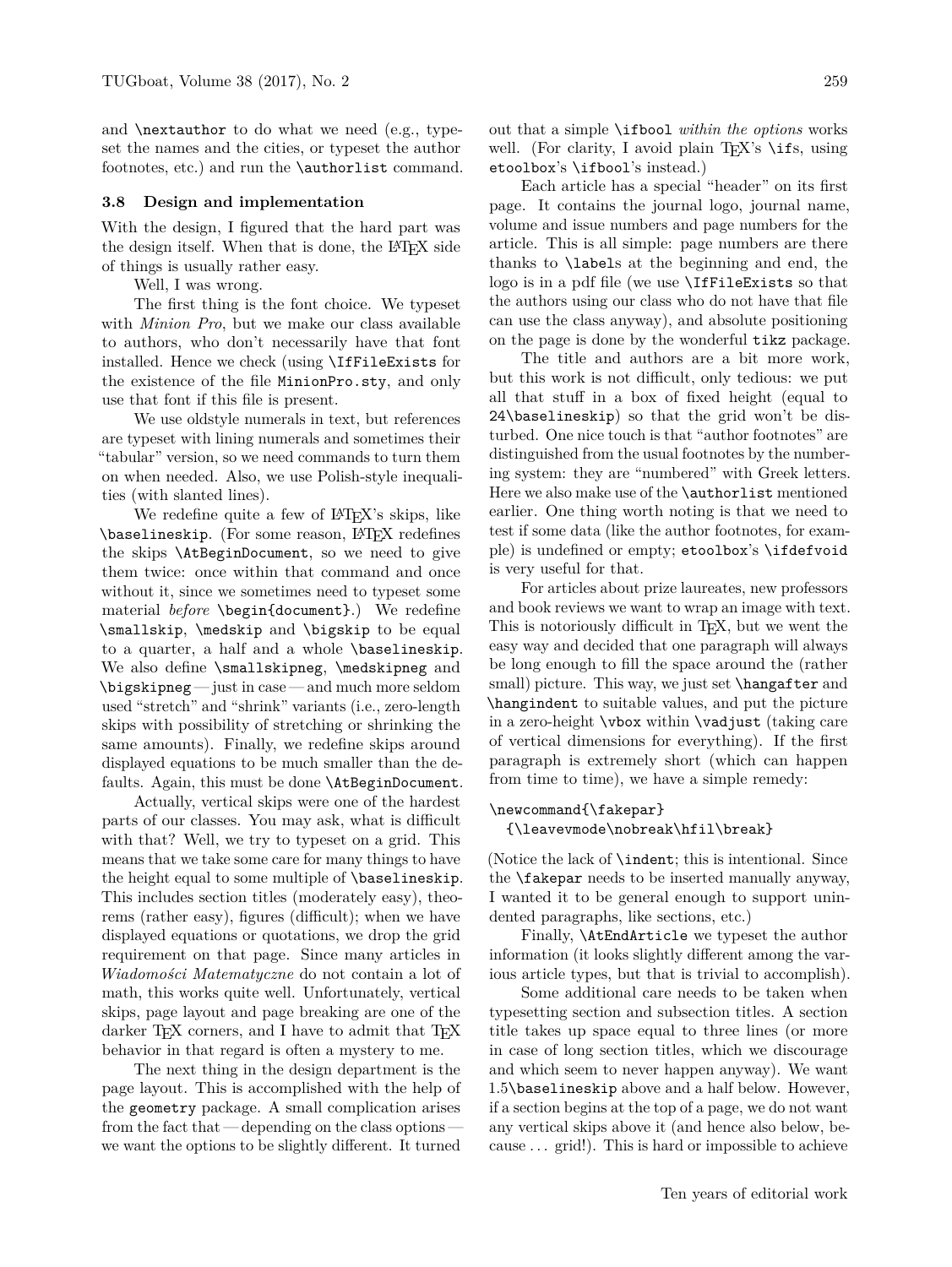automatically, so we have the macro \attoppage, setting a suitable switch to true. Also, the \section macro has to behave differently at the very beginning of the article: the skip above is then smaller (because we don't need it anyway). It is similar with subsections: normally, a subsection has one full \baselineskip above, but not if it directly follows a \section. All this is accomplished through special values of \penaltys and checks for \lastpenalty. (In the initial version of the classes, this mechanism was used much more often, e.g., with theorems; in the current iteration of the class, I decided that was too tricky and decided to go for a simpler solution, with a possibility of easy inserting manual skips, both positive and negative.)

Running headers is the next thing. No surprises here—we use fancyhdr, we set up the pagestyles for the first page of the article and for the rest of them, and we define macros \theleftrunninghead and \therightrunninghead so that the user can easily override them manually.

Theorem-like environments are a much more complicated business. For various reasons I was not satisfied with the LAT<sub>EX</sub> defaults. In my own papers I usually use amsthm, but for *Wiadomości Matematyczne* I decided to go my own way and do all the theorems from scratch. One reason is grid typesetting. A more important one is that by default, the *theorem*'s optional argument is typeset in a T<sub>EX</sub> box, so its spaces are fixed. With rather short lines this tends to look ugly if the rest of the line happens to be very *loose* in T<sub>E</sub>X's terms, i.e., its spaces are much wider than usual.

Since I did theorems from scratch anyway, I decided to do them my way. For starters, \newtheorem always creates a numbered and a non-numbered (starred) variant. Another thing is the handling of the optional argument. Oftentimes it consists only of a call to  $\cite{C115}; in such a case,$  $\LaTeX{}$  puts the bracketed output of  $\cite{right}$  in parentheses, which I don't like. In our case, if the optional argument begins with \cite, the parentheses are dropped. Again, this can be manually overridden by using the \relax command (which is a no-op, but is different than \cite, etc.). Since it is conceivable that someone might want to drop the parentheses for a different reason, we provide a \noparen command (a no-op again, but also recognized by the theorem environment, along with \cite and \citelist). Finally, we define a slew of theorem-like environments by default.

The next thing is enumerations, which are easy: I employ the great enumitem package. One unorthodox thing we do in *Wiadomości Matematyczne* is

the following. We strongly discourage more than one level of enumerations (and totally forbid more than two), and instead we use various item styles to distinguish between various semantics. For instance, if the items form a conjunction, they are marked with arabic numerals in parentheses; if they form an alternative, they are marked with lowercase Roman numerals with a dot afterwards, etc. I'm not sure whether anyone notices, but I like it that way.

The next topic is bibliographies. The code responsible for them is quite large, but this is mainly because we need to define a lot of bibliography types. As I mentioned, we use amsrefs, which I like a lot. One of the greatest things about this package is that defining a new bibliography style is so easy. One of less great things is that it messes internally with the catcode of the apostrophe, which conflicts with the usage of the  $\setminus$  *macro*. We need to resort to some \xdef hackery because of that when defining the coauthor. (We have a special kind of a bibliography in *Wiadomości Matematyczne*: a list of publications by one person. In such a case, the author field is not typeset, although we introduce a coauthor field, which is typeset at the very end in the form of "(coauthor:  $\ldots$ )" or "(coauthors:  $\ldots$ )". The internal macro containing the coauthor field is called \bib'coauthor, with the apostrophe as a letter; on the other hand, we need the  $\setminus$  control symbol to typeset the Polish word for "coauthor", "współautor".) Finally, we define an environment bibliography with *two* optional arguments: the first one is the title of the bibliography (the default dependent on the article type) and the second being a *prefix*, so that we can have two bibliographies in one article, the first one with entries numbered [1], [2], etc., and the second one with entries numbered e.g. [A1], [A2], etc. (this is sometimes needed). Anyway, the main takeaway here is: amsrefs is very nice to use and quite hard to hack on.

The last *difficult* thing is inserting figures and tables. We do not use floats, since we prefer to have full manual control over the placement of "floating" material. Therefore we redefine the figure and table environments. While we are at it, we provide some machinery to control the captions: the figure\* environment makes them unnumbered, and the figure prefix (like "Fig.") empty by default, but redefinable through \renewcommand. We put the figure (with caption) into a \vbox of depth zero, measure its height, round it up to the nearest multiple of \baselineskip and repackage it into another \vbox of the computed size. This way we can retain grid typesetting. If the figure environment (or similar) starts in horizontal mode, we use \vadjust.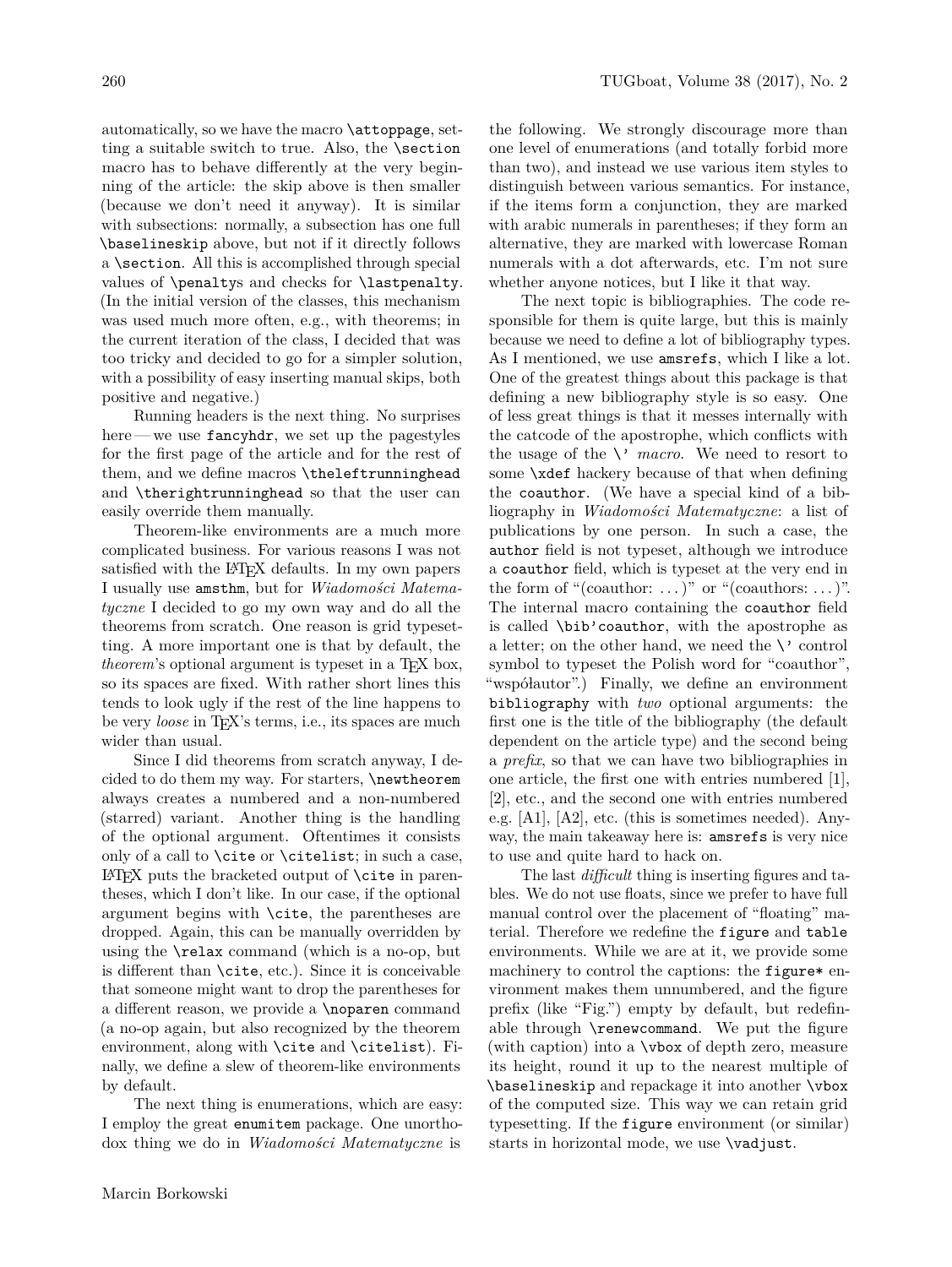The rest is, happily, much easier. We slightly modify the default design of footnotes, we define a custom quotation environment, a simple modification of equation numbers (we want them in tabular numerals, and we provide an \eqrefr macro for equation ranges, like " $(1-3)$ "), we define some Polish-specific dashes, etc. One interesting thing is that we have \emergencystretch set to 1 pt. This is very useful for narrow columns. We also define some very narrow horizontal skips (half of  $\setminus$ , and its negative counterpart). We also have a few lastemergency macros for influencing the typesetting. These are **\manualshortenthispage** (expanding by default to \enlargethispage{-1\baselineskip}), \manuallooser (basically, setting \looseness) and the following two:

```
\newcommand{\manualfillpar}
```

```
{{\setlength{\parfillskip}{0pt}\par}}
\newcommand{\manualindentfillpar}
 {{\setlength{\parfillskip}{\parindent}%
  \par}}
```
which allow us to fight very short or very long last lines of a paragraph.

# **3.9 Making pdf files for individual articles**

After typesetting, printing and sending out the whole issue, when the dust settles, we need to prepare a pdf file of every article to put on the website and send to the authors. This is not as easy as typesetting every article separately, since we want the page numbers to be exactly like in the printed issue; also, that would not work in case of articles beginning in the middle of a page. Hence we use pdfpages to include the relevant pages from the pdf of the issue.

Our solution is as follows: when the issue is typeset with a special option, generatefiles, we invoke a special macro \generatefile for each article (using \AtBeginArticle). This macro takes the page numbers from the labels and writes out a file named wm-11-2-333-444.tex, where 11 stands for the volume number, 2 for the issue number and 333 and 444 for the begin and end pages of the article. This file is very short and consists of setting the pdf metadata and including the relevant pages from wm-11-2.pdf. (Also, it uses a special, very simple third class generated from the dtx file.)

There are two main difficulties here. One is that the second issue each year has page numbers resuming where the first one ends, so we need to take care of page number arithmetic. Another is that we don't want to have e.g. ties in pdf title, so we redefine a few standard commands to generate their ASCII equivalents (most notably, both ˜ and \\ expand to a space in this context). Last but not

least, we \usepackage{hyperref} so that the page numbers in the pdf file matches the ones printed on each page (instead of starting from 1).

### **4** *Emacs* **editing functions**

LATEX classes and general workflow is one thing. Actually editing files is another. We use *Emacs* to get the full editing power available to humanity. Even though it has its flaws, it is an extremely flexible tool. Customizing *Emacs* to work better for *Wiadomo´sci Matematyczne* is an ongoing effort; currently, I am writing functions to automatically generate article templates, help with filling them with some metadata and upload them to our Mercurial repository, all with minimal manual intervention.

In this section, I would like to briefly describe the *Emacs* tools I've made so far, which turn out to be quite general and possibly useful for others.

# **4.1 Automatic replacement of strings**

The first thing is automatic replacement of strings. There are some things that just need to be changed to reasonable defaults. One of them is Polish diacritical signs. We clearly do not want our source code to be littered with things like  $\lambda z \ \delta \ l$  instead of proper UTF-8 " $\check{z}$ " Another is dollar signs (single and double), which we want to be converted to  $\setminus$  (,  $\setminus$ ,  $\setminus$ [ and  $\setminus$ ]. Yet another is  $\setminus$ -, which should be just deleted everywhere, or ties, which need to be inserted after one-letter words and in a few other places and deleted from math mode.

For this, I developed an *Emacs* command called mrr-auto-replace. It is configured by means of a list of lists. Each of these lists consists of a regex, optionally followed by a predicate (i.e., a function returning a Boolean value) and by one or more strings. This works as follows: *Emacs* walks through the entire file (buffer, to be more precise) looking for the given regexen, and if the predicate is satisfied in any of the places found, the part matching the regex is replaced by one of the strings given. The strings are cycled, so we can e.g. have the regex  $\$\$  (matching two dollar signs) replaced alternately by  $\setminus$ [ and \]. The predicate option is useful for distinguishing between math and text modes; AUCT<sub>EX</sub> (which is an *Emacs* package for interacting with T<sub>E</sub>X and friends) has a function called texmathp, returning a true value if the cursor ("point", in *Emacs*-speak) is in math mode.

It seems simple (and so it is— the source code for mrr-auto-replace is less than 20 lines), but it is extremely useful. It is usually one of the first things we run on any L<sup>AT</sup>FX file received.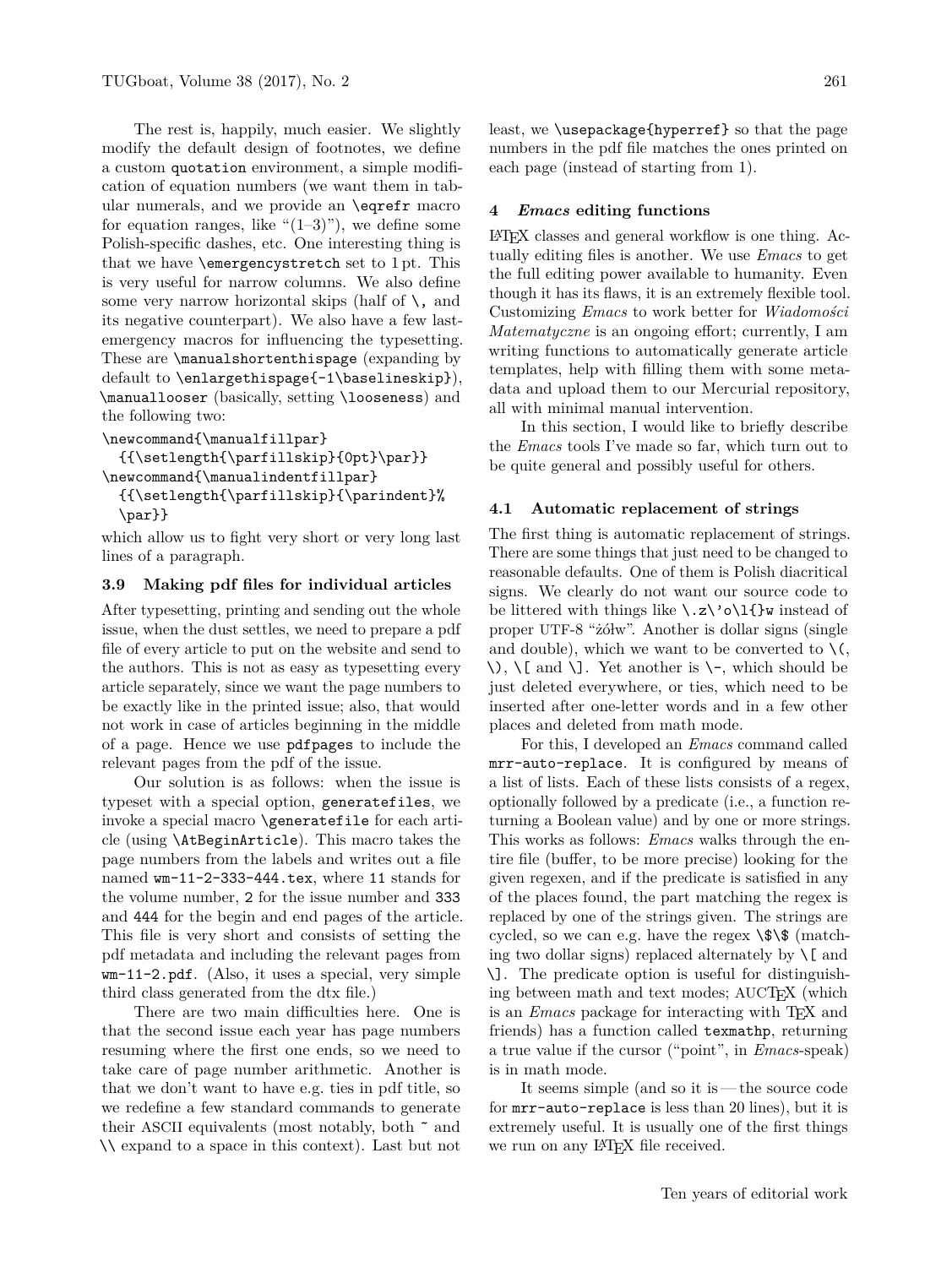### **4.2 Semi-automatic replacement of strings**

Sometimes, however, we cannot trust a machine to do the right thing. For such cases, we have the mrr-replace-mode *Emacs minor mode* (i.e., something we can turn on or off in a given buffer). It is configured by means of another list (with a similar structure as previously, though a bit more elaborate here). This time, however, whenever we find an occurrence of any of the regexen from our list, we stop, highlight it and give the user a chance to *select* one of the possible replacements. The use-case should be obvious — one of the possibilities is changing things like  $-+$  to one of  $-$ ,  $-$  or  $-$ . Indeed, we have more than forty such replacement possibilities, and while going through the file using this utility is tedious, it is much less so than if we did that manually. Also, this was much more complicated to code; it takes up more than a hundred lines of code (and as of writing this, it also contains a few minor bugs).

Being a minor mode has the additional advantage that this is *non-modal* in a sense: after turning mrr-replace-mode on, only a few keys behave in a special way: TAB cycles through the possible replacements (including the original version), RET (*Enter* on modern keyboards) looks for the next place to replace, and C-g (*Control-g*) quits the mode. This way, if we decide that we have to make some edits other than the ones defined in our list of potential replacements, there is nothing to stop us without exiting the replacement mode.

### **4.3 Various small hacks**

Apart from the two bigger things mentioned above, we have a few smaller tools. For instance, I noticed that if I insert a tie, I almost always delete any space at that point first. Hence I bound the tilde key to a custom *Emacs* command I wrote which does exactly this. Another thing I often do when editing files (as opposed to writing them from scratch) is inserting commas and dashes (the latter often in pairs!). Therefore, I modified the comma-inserting command so that if I type it when *after* a space, *Emacs* inserts it *before* that space anyway. It's very simple, but a very nice time-saver.

For dashes, I have something special. Since usually, when I insert a dash, I need to remove any punctuation in that place (usually a comma), I defined another command to do just that. But more often than not, I want to enclose a fragment of text in dashes. Therefore, when I first select some text and then invoke my command, two dashes are inserted around the selection ("region" in *Emacs* language). Yet another simple command (11 lines of code) making editing much nicer.

### **4.4 Plans for the future**

This is of course not everything *Emacs* can do for us. I noticed that there are numerous repetitive activities I perform when working on articles for *Wiadomo´sci Matematyczne*. One of them is sending emails to the rest of the editors with e.g. pdfs for proofreading. Since I use *Emacs* as my email client (obviously!), I plan to write a command to prepare such an email (with a template text and the pdf attached) automatically. Another one I plan to do one day is a command which would walk across all the articles we are working on and display a summary with each article's status (like "after converting to our class, but before proofreading" or "after sending to the author for proofreading/confirmation"). The possibilities are vast, *Emacs* Lisp is a nice language to work with — it is only a question of time to mold *Emacs* into a system customized to this particular journal's workflow.

# **5 Summary**

As can be seen from this tale, working on a journal is a complicated (but rewarding!) business. From the TEXnical standpoint, there seem to be a few general recurring themes here. The most important (at least for TEXnicians) is that there is no point in trying to force TEX to do everything automatically; it is much better to cover, say, 90% of cases automatically and have facilities for manual override for the remaining 10%. Also, when writing classes for a journal, good knowledge of TEX is very useful. Expansion control and vertical mode are especially important. Moreover, it is usually a good idea to use packages instead of reinventing the wheel whenever possible. And when we have full control over whatever comes into the journal (i.e., we heavily edit all incoming files), redefining even basic L<sup>A</sup>T<sub>E</sub>X macros and environments (like, say, the document or figure environments or the \usepackage macro) should not scare anyone away. On the other hand, to minimize the editing effort, it is probably a good idea not to mess around with LATEX guts. The results will be less appealing aesthetically, though, since authors often make horrible design decisions.

Two paths I *didn't* follow— and which seem worth trying — are using LAT<sub>EX3</sub> and restricting what authors can do. The former is obvious— I would expect L<sup>A</sup>T<sub>F</sub>X<sub>3</sub> to reduce the need for things like etoolbox or plain old \expandafters and friends. The latter might be useful, since some authors use LATEX in an extremely, shall we say, *creative* way (like numbering all footnotes manually or defining dozens of macros making the source file slightly shorter and totally unreadable, or using the very same LATFX 2.09